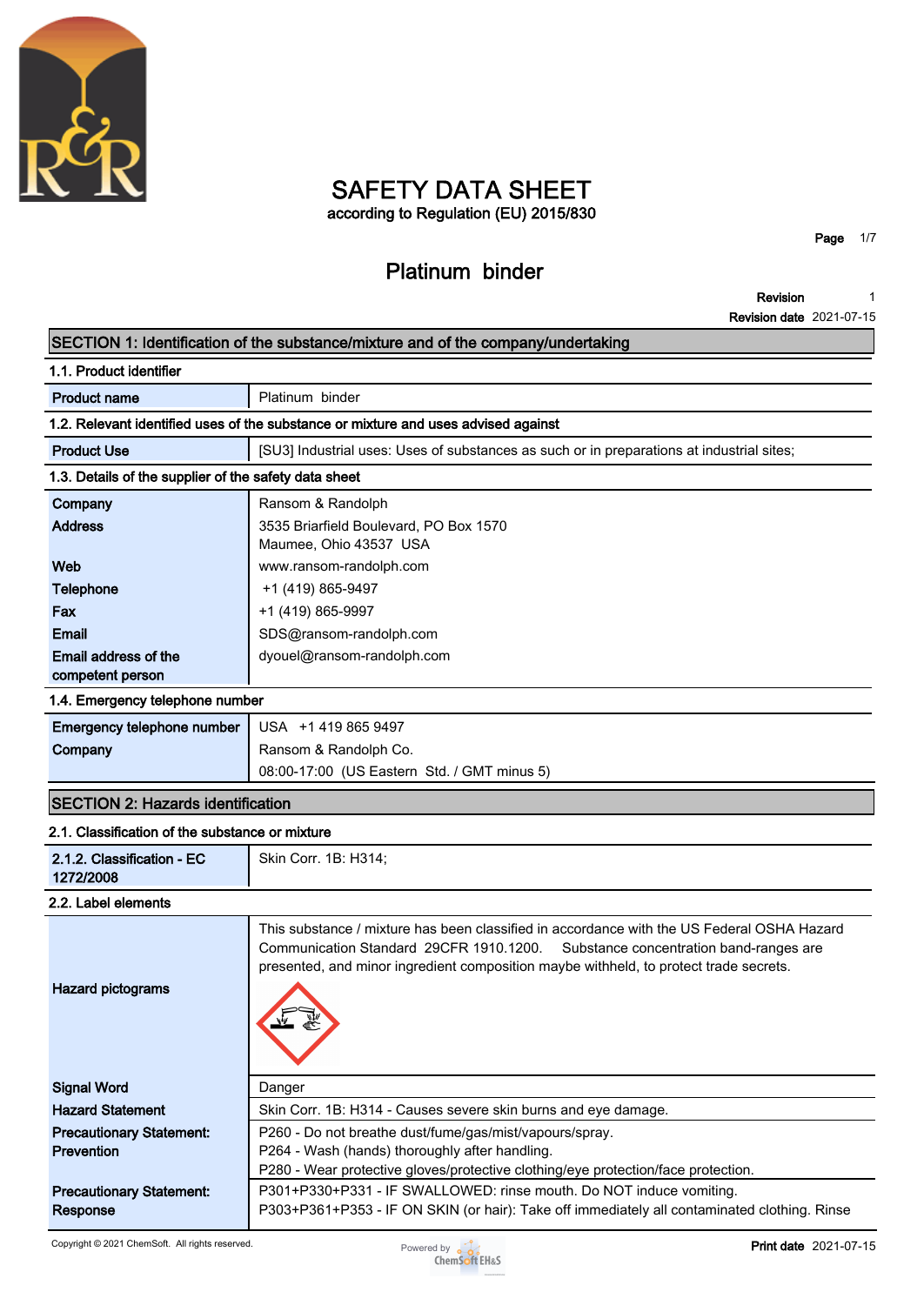#### **Revision Revision date 2021-07-15 1**

| 2.2. Label elements                                |                                                                                                                                                                                                                                                                                                                                                                                                                                    |
|----------------------------------------------------|------------------------------------------------------------------------------------------------------------------------------------------------------------------------------------------------------------------------------------------------------------------------------------------------------------------------------------------------------------------------------------------------------------------------------------|
|                                                    | skin with water/shower.<br>P304+P340 - IF INHALED: Remove person to fresh air and keep comfortable for breathing.<br>P305+P351+P338 - IF IN EYES: Rinse cautiously with water for several minutes. Remove contact<br>lenses, if present and easy to do. Continue rinsing.<br>P310 - Immediately call a POISON CENTER/doctor/.<br>P321 - Specific treatment (see on this label).<br>P363 - Wash contaminated clothing before reuse. |
| <b>Precautionary Statement:</b><br>Storage         | P405 - Store locked up.                                                                                                                                                                                                                                                                                                                                                                                                            |
| <b>Precautionary Statement:</b><br><b>Disposal</b> | P501 - Dispose of contents/container to local and national regulations                                                                                                                                                                                                                                                                                                                                                             |
|                                                    |                                                                                                                                                                                                                                                                                                                                                                                                                                    |

#### **SECTION 3: Composition/information on ingredients**

#### **3.2. Mixtures**

#### **EC 1272/2008**

| <b>Chemical Name</b>                       | Index No.    | CAS No.   | EC No.    | <b>REACH Registration</b><br><b>Number</b> | Conc.<br>$(\%w/w)$ | Classification                           |
|--------------------------------------------|--------------|-----------|-----------|--------------------------------------------|--------------------|------------------------------------------|
| Phosphoric acid%<br>(Orthophosphoric acid) | 015-011-00-6 | 7664-38-2 | 231-633-2 |                                            |                    | Skin Corr. 1B: H314:                     |
| Hydrochloric acid%                         | 017-002-01-X |           | 231-595-7 |                                            |                    | Skin Corr. 1B: H314; STOT<br>SE 3: H335: |

#### **SECTION 4: First aid measures**

#### **4.1. Description of first aid measures**

| Inhalation          | Inhalation of vapour may cause shortness of breath. Move the exposed person to fresh air. Seek<br>medical attention.                                         |
|---------------------|--------------------------------------------------------------------------------------------------------------------------------------------------------------|
| Eye contact         | Causes burns. Causes severe inflammation and may damage the cornea. Seek medical attention.                                                                  |
| <b>Skin contact</b> | Causes burns. Wash off immediately with plenty of soap and water. Remove contaminated<br>clothing. Seek medical attention if irritation or symptoms persist. |
| Ingestion           | Ingestion causes burns to the respiratory tract. DO NOT INDUCE VOMITING. If swallowed, seek<br>medical advice immediately and show this container or label.  |

#### **SECTION 5: Firefighting measures**

#### **5.1. Extinguishing media**

**Use extinguishing media appropriate to the surrounding fire conditions.**

#### **5.2. Special hazards arising from the substance or mixture**

**Corrosive. Burning produces irritating, toxic and obnoxious fumes.**

#### **5.3. Advice for firefighters**

**Wear suitable respiratory equipment when necessary.**

#### **SECTION 6: Accidental release measures**

#### **6.1. Personal precautions, protective equipment and emergency procedures**

**Ensure adequate ventilation of the working area. Evacuate personnel to a safe area. Wear suitable protective equipment.**

#### **6.2. Environmental precautions**

**Do not allow product to enter drains. Prevent further spillage if safe.**

#### **6.3. Methods and material for containment and cleaning up**

**Neutralise with sodium carbonate (soda ash) or lime. Absorb with inert, absorbent material. Transfer to suitable, labelled containers for disposal. Clean spillage area thoroughly with plenty of water. Contact a licensed waste disposal company.**

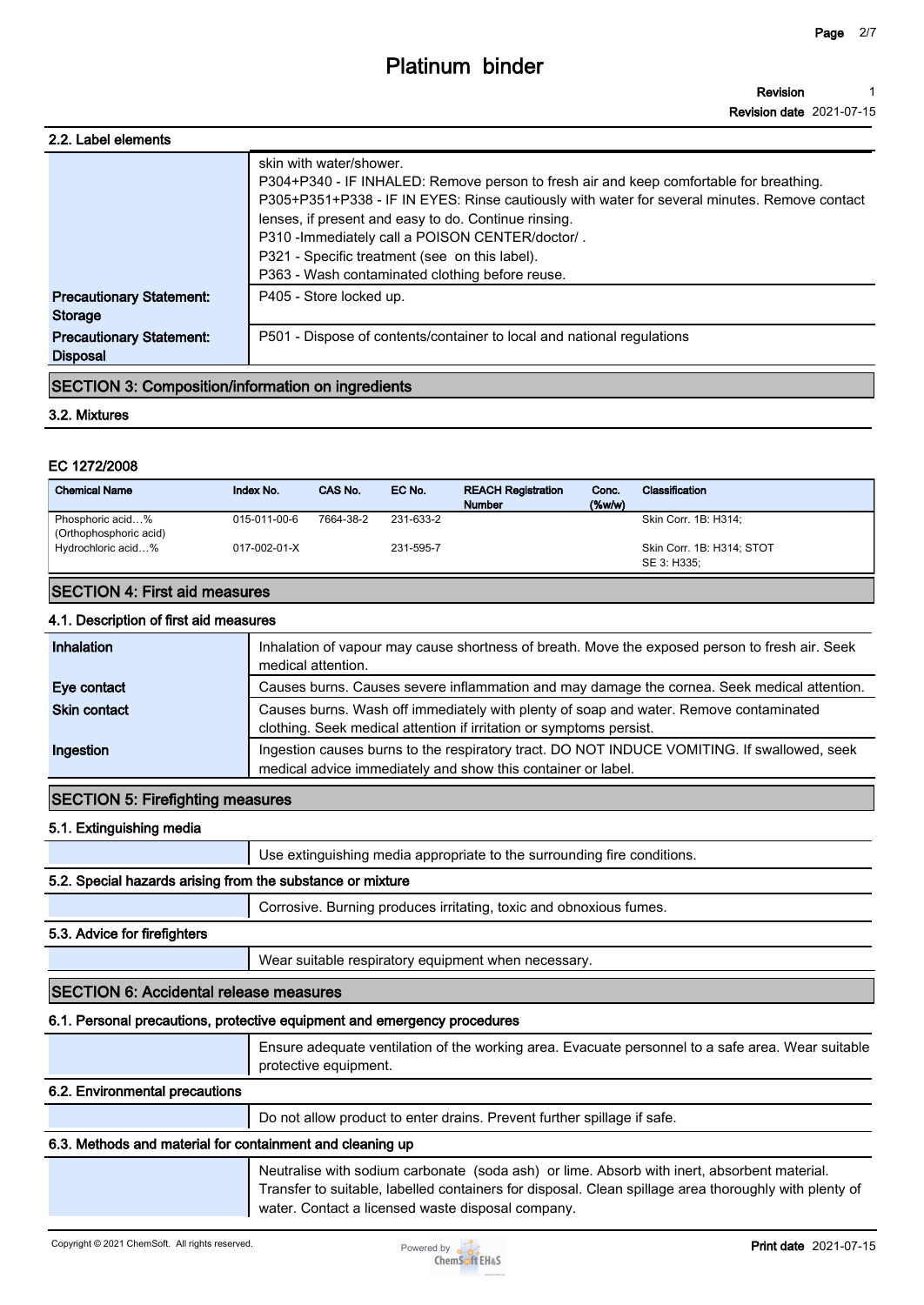#### **6.4. Reference to other sections**

#### **See section [2, 8 & 13] for further information.**

## **SECTION 7: Handling and storage**

#### **7.1. Precautions for safe handling**

**Avoid contact with eyes and skin. Ensure adequate ventilation of the working area. Do not breathe gas/fumes/vapour/spray.**

#### **7.2. Conditions for safe storage, including any incompatibilities**

**Keep in a cool, dry, well ventilated area. Keep containers tightly closed.**

#### **7.3. Specific end use(s)**

**Foundry material.**

## **SECTION 8: Exposure controls/personal protection**

#### **8.1. Control parameters**

#### **8.1.1. Exposure Limit Values**

| Phosphoric acid%<br>(Orthophosphoric acid) | WEL 8-hr limit ppm: -        | WEL 8-hr limit mg/m3: 1      |
|--------------------------------------------|------------------------------|------------------------------|
|                                            | WEL 15 min limit ppm: -      | WEL 15 min limit mg/m3: 2    |
|                                            | WEL 8-hr limit mg/m3 total - | WEL 15 min limit mg/m3 total |
|                                            | inhalable dust:              | inhalable dust:              |
|                                            | WEL 8-hr limit mg/m3 total - | WEL 15 min limit mg/m3 total |
|                                            | respirable dust:             | respirable dust:             |

#### **8.2. Exposure controls**

| 8.2.1. Appropriate engineering<br>controls                 | Ensure adequate ventilation of the working area.    |
|------------------------------------------------------------|-----------------------------------------------------|
| 8.2.2. Individual protection<br>measures                   | Wear chemical protective clothing.                  |
| Eye / face protection                                      | Wear eye/face protection.                           |
| Skin protection -<br>Handprotection                        | Chemical resistant gloves (PVC).                    |
| <b>Respiratory protection</b>                              | Wear suitable respiratory equipment when necessary. |
| <b>SECTION 9: Physical and chemical properties</b>         |                                                     |
| 9.1. Information on basic physical and chemical properties |                                                     |

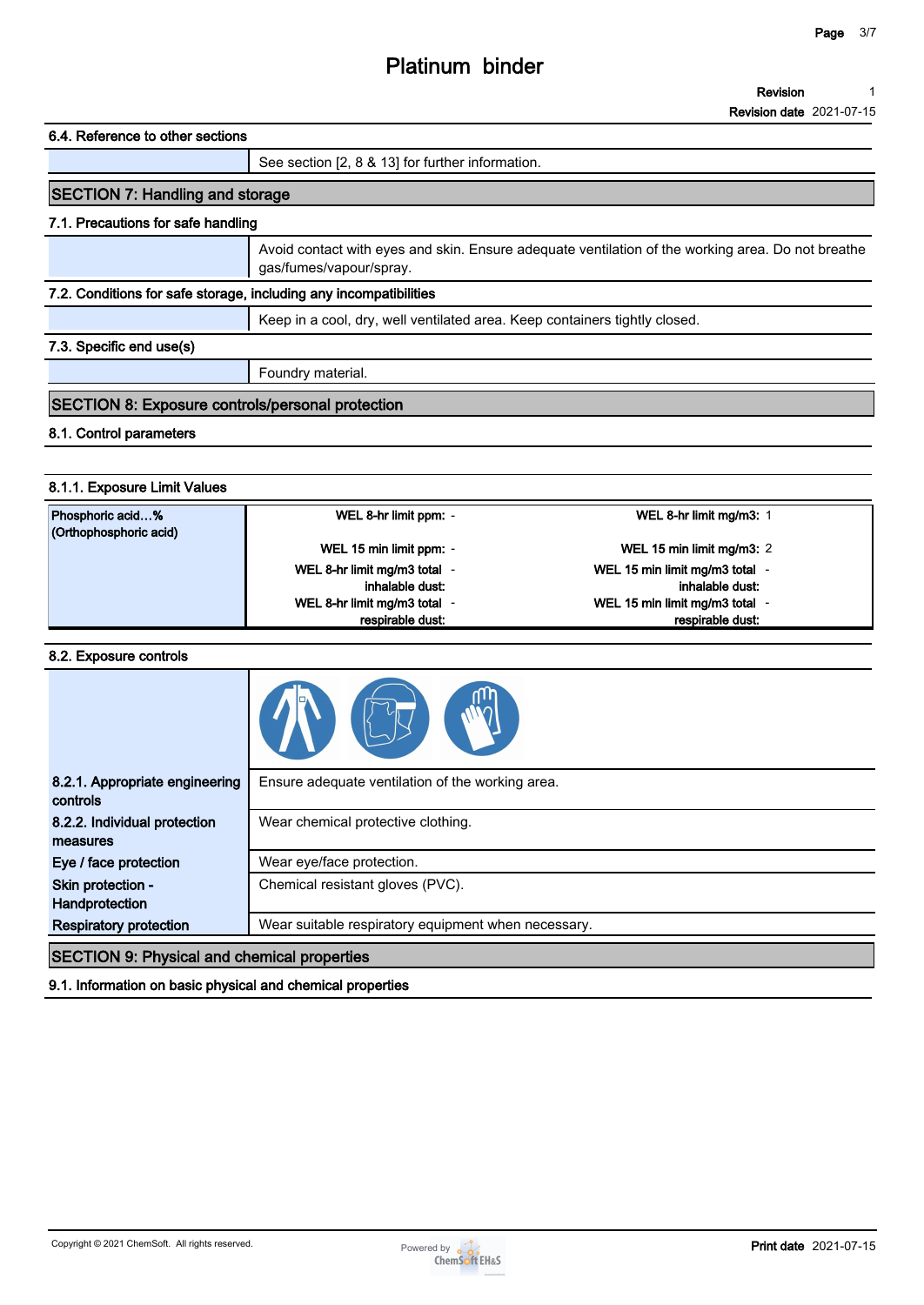#### **9.1. Information on basic physical and chemical properties**

| Appearance                                     | Liquid                                   |
|------------------------------------------------|------------------------------------------|
|                                                | <b>Colour</b> Colourless                 |
|                                                | Odour Slight/Pungent                     |
| <b>Explosive properties</b> Not applicable.    |                                          |
| <b>Oxidising properties</b> Not applicable.    |                                          |
|                                                | Odour threshold   No data available      |
|                                                | $pH$ 2 - 3                               |
|                                                | Melting point Not applicable.            |
|                                                | Freezing Point   No data available       |
| Initial boiling point $\geq 100$ °C            |                                          |
|                                                | <b>Flash point</b> Not applicable.       |
| Evaporation rate   Not applicable.             |                                          |
| Flammability (solid, gas) Not applicable.      |                                          |
|                                                | Vapour pressure   No data available      |
|                                                | Vapour density   No data available       |
|                                                | Relative density 1.5 (H2O = 1 $@$ 20 °C) |
|                                                | Fat Solubility Not applicable.           |
| <b>Partition coefficient</b> No data available |                                          |
| Autoignition temperature   Not applicable.     |                                          |
|                                                | Viscosity   Not applicable.              |
|                                                | <b>Solubility</b> Soluble in water       |

#### **9.2. Other information**

|                                             | <b>Conductivity</b> Not applicable. |
|---------------------------------------------|-------------------------------------|
| Surface tension   Not applicable.           |                                     |
|                                             | Gas group   No data available       |
| Benzene Content   Not applicable.           |                                     |
|                                             | Lead content   Not applicable.      |
| VOC (Volatile organic Not applicable.       |                                     |
| compounds)                                  |                                     |
| <b>SECTION 10: Stability and reactivity</b> |                                     |

## **10.1. Reactivity**

|                                              | Stable under normal conditions.                        |  |  |
|----------------------------------------------|--------------------------------------------------------|--|--|
| 10.2. Chemical stability                     |                                                        |  |  |
|                                              | Stable under normal conditions.                        |  |  |
| 10.3. Possibility of hazardous reactions     |                                                        |  |  |
|                                              | Amines. Finely powdered metals. Strong bases.          |  |  |
| 10.4. Conditions to avoid                    |                                                        |  |  |
|                                              | Heat.                                                  |  |  |
|                                              | Moisture.                                              |  |  |
| 10.5. Incompatible materials                 |                                                        |  |  |
|                                              | Strong bases.                                          |  |  |
| 10.6. Hazardous decomposition products       |                                                        |  |  |
|                                              | oxides of phosphorus may be formed in fire conditions. |  |  |
| <b>SECTION 11: Toxicological information</b> |                                                        |  |  |
|                                              | 11.1. Information on toxicological effects             |  |  |

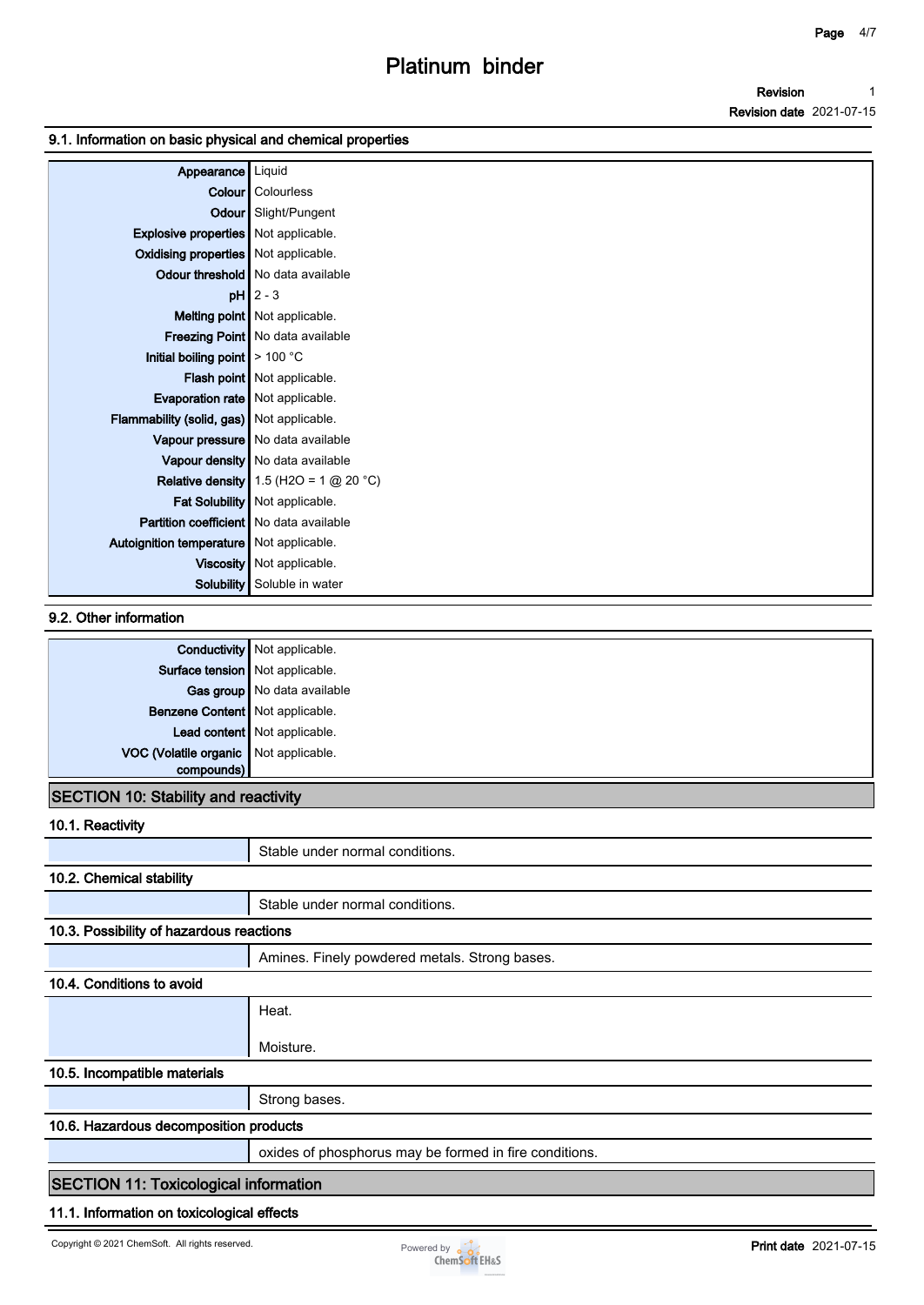**Revision date 2021-07-15**

## **11.1. Information on toxicological effects**

| 11.1. INTONINATION ON TOXICOlOGICAL ENECTS |                                                                                             |                             |
|--------------------------------------------|---------------------------------------------------------------------------------------------|-----------------------------|
| <b>Acute toxicity</b>                      | Based on available data, the classification criteria are not met. No observed effect level. |                             |
| Skin corrosion/irritation                  | Skin corrosion.                                                                             |                             |
| Serious eye damage/irritation              | Causes serious eye damage.                                                                  |                             |
| Respiratory or skin<br>sensitisation       | Based on available data, the classification criteria are not met. No observed effect level. |                             |
| Germ cell mutagenicity                     | Based on available data, the classification criteria are not met. No observed effect level. |                             |
| Carcinogenicity                            | Based on available data, the classification criteria are not met. No observed effect level. |                             |
| Reproductive toxicity                      | Based on available data, the classification criteria are not met. No observed effect level. |                             |
| STOT-single exposure                       | Based on available data, the classification criteria are not met. No observed effect level. |                             |
| STOT-repeated exposure                     | Based on available data, the classification criteria are not met. No observed effect level. |                             |
| <b>Aspiration hazard</b>                   | Based on available data, the classification criteria are not met. No observed effect level. |                             |
| Repeated or prolonged<br>exposure          | Causes severe burns.                                                                        |                             |
| 11.1.4. Toxicological Information          |                                                                                             |                             |
| Platinum binder                            | <b>Oral Rat LD50: 1500</b>                                                                  | Dermal Rabbit LD50: 2700    |
| <b>SECTION 12: Ecological information</b>  |                                                                                             |                             |
| 12.1. Toxicity                             |                                                                                             |                             |
| Platinum binder                            | Daphnia EC50/48h: 100.000 mg/l                                                              | Fish LC50/96h: 100.000 mg/l |
| 12.2. Persistence and degradability        |                                                                                             |                             |
|                                            | No data is available on this product.                                                       |                             |
| 12.3. Bioaccumulative potential            |                                                                                             |                             |
|                                            |                                                                                             |                             |
|                                            |                                                                                             |                             |
| <b>Partition coefficient</b>               |                                                                                             |                             |
|                                            | Platinum binder No data available                                                           |                             |
| 12.4. Mobility in soil                     |                                                                                             |                             |
|                                            | No data is available on this product.                                                       |                             |
| 12.5. Results of PBT and vPvB assessment   |                                                                                             |                             |
|                                            | No data is available on this product.                                                       |                             |
| 12.6. Other adverse effects                |                                                                                             |                             |
|                                            | No data is available on this product.                                                       |                             |
| <b>SECTION 13: Disposal considerations</b> |                                                                                             |                             |
| <b>General information</b>                 |                                                                                             |                             |
|                                            | Dispose of in compliance with all local and national regulations.                           |                             |
| <b>Disposal methods</b>                    |                                                                                             |                             |
|                                            | This material and its container must be disposed of as hazardous waste.                     |                             |
|                                            |                                                                                             |                             |

## **SECTION 14: Transport information**

**Hazard pictograms**

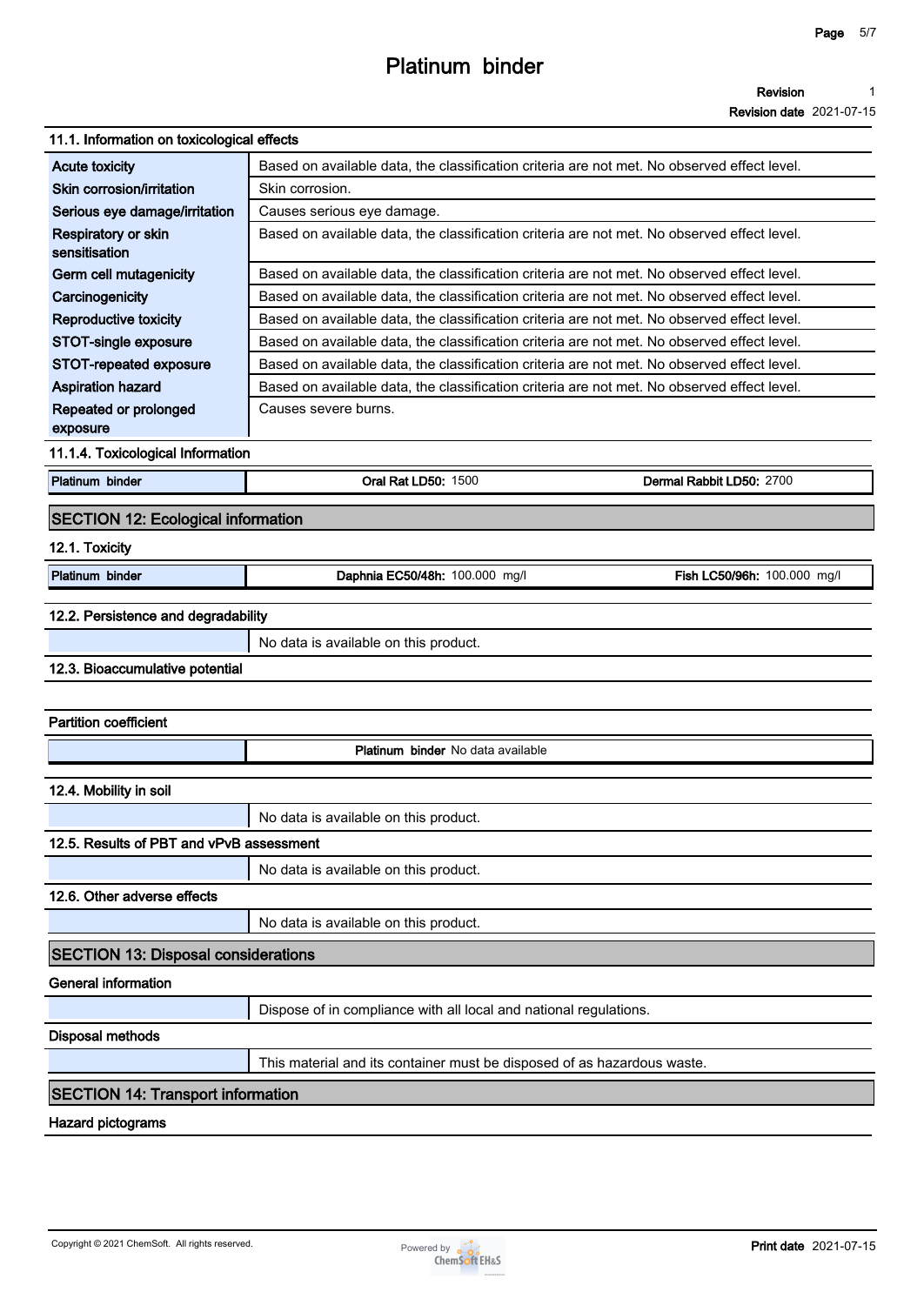#### **Hazard pictograms**



#### **14.1. UN number**

**UN3264 14.2. UN proper shipping name CORROSIVE LIQUID, ACIDIC, INORGANIC, N.O.S. (orthophosphoric acid, hydrochloric acid) 14.3. Transport hazard class(es) ADR/RID 8 Subsidiary risk - IMDG 8 Subsidiary risk - IATA 8 Subsidiary risk - 14.4. Packing group Packing group III 14.5. Environmental hazards Environmental hazards** | Unset **Marine pollutant Unset ADR/RID Hazard ID** 80 **Tunnel Category (E) IMDG EmS Code F-A S-B IATA Packing Instruction (Cargo)** | 855 **Maximum quantity 30 L Packing Instruction (Passenger) 851 Maximum quantity 1 L**

#### **SECTION 15: Regulatory information**

#### **15.1. Safety, health and environmental regulations/legislation specific for the substance or mixture**

| <b>Regulations</b> | U.S. FEDERAL REGULATIONS: Platinum binder and Platinum Plus binder.<br>UNITED STATES<br>DOT LABEL SYMBOL AND HAZARD CLASSIFICATION<br>DOT CORROSIVE                                                                                          |
|--------------------|----------------------------------------------------------------------------------------------------------------------------------------------------------------------------------------------------------------------------------------------|
|                    | CERCLA 103 Reportable Quantity: CAS #: 7664-38-2. Chemical: Phosphoric Acid<br>CERCLA<br>RQ: 5000 lbs. Many states have more stringent release reporting requirements. Report spills<br>required under federal, state and local regulations. |
|                    | <b>SARA TITLE III:</b><br>311/312 HAZARD CATEGORIES:<br>Fire: No Pressure Generating: No Reactivity: No Acute: Yes<br>Chronic: No                                                                                                            |